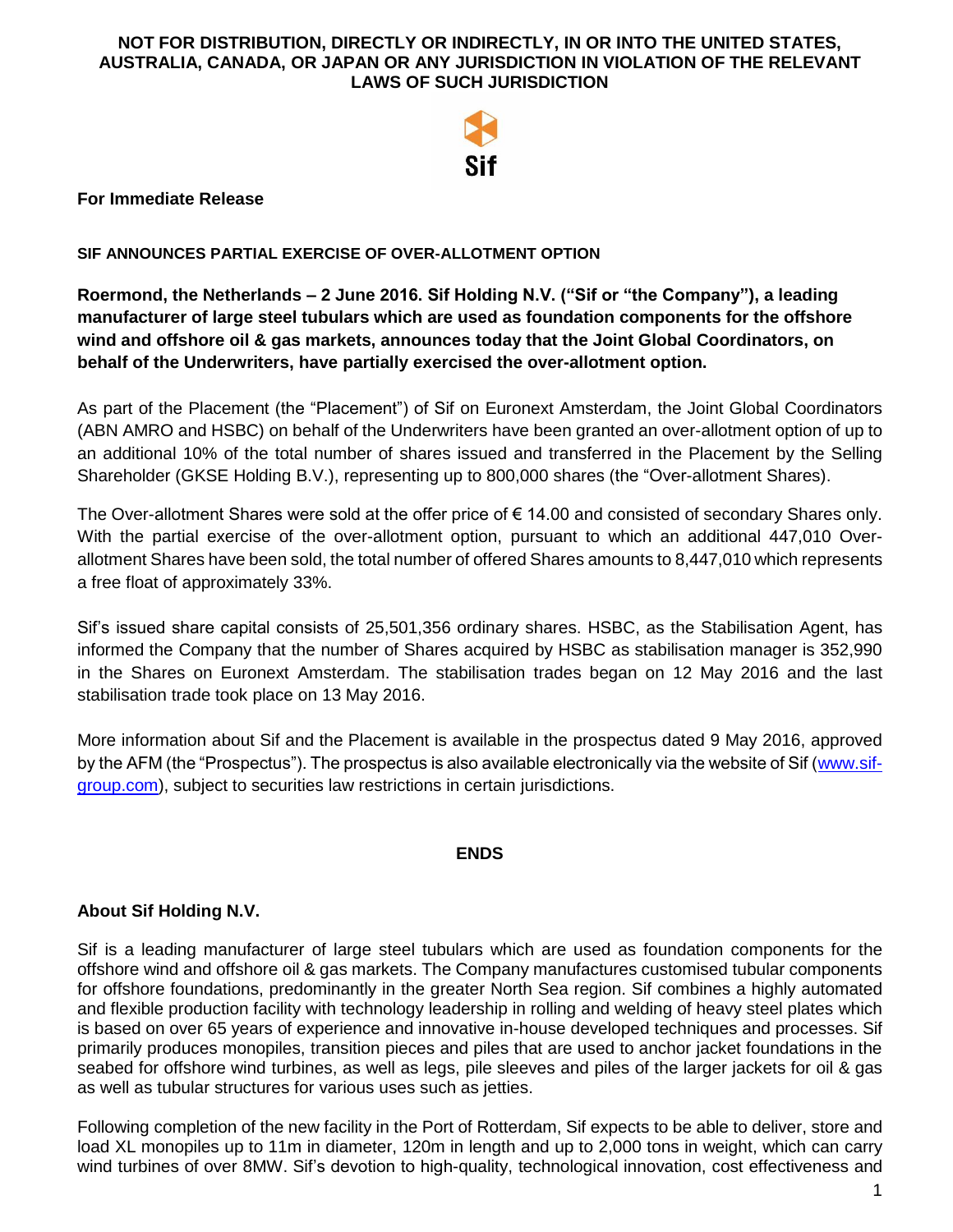

on-time delivery makes it a long standing and trusted partner of choice to customers. The company is headquartered in Roermond, the Netherlands, with a production site of over 100,000m<sup>2</sup> and 13 production halls, strategically located along a key waterway in the Netherlands. For more information, please visit www.sif-group.com.

## **Contact details**

Sif Holding N.V. Scato van der Goes +31 375 385 777 or +31 6 247 17 538 s.vandergoes@sif-group.com

#### **For press images and video footage:** [www.sif-group.com](http://www.sif-group.com/)

#### **Important legal information**

This announcement is not a prospectus and does not contain or constitute an offer for sale or the solicitation of an offer to purchase securities in United States, Australia, Canada, Japan, or any other jurisdiction.

This communication is not an offer to sell or a solicitation of any offer to buy the securities of Sif Holding N.V. (the "Company", and such securities, the "Securities") in the United States or in any other jurisdiction.

This announcement does not constitute or form part of any offer or invitation to sell, or any solicitation of any offer to purchase. It is an advertisement and not a prospectus for the purposes of the Prospectus Directive. Any purchase of securities of the Company pursuant to the proposed offering should only be made on the basis of information that will be contained in the formal prospectus in connection with the proposed offering (the "Prospectus"), as approved by the Netherlands Authority for the Financial Markets (Stichting Autoriteit Financiële Markten), and any supplement or amendment thereto. The Prospectus contains detailed information about the Company and its management, as well as financial statements and other financial data. The Prospectus is available at www.sif-group.com.

Copies of the prospectus may be obtained at no cost through the Company's website. It may be unlawful to distribute these materials in certain jurisdictions.

In any EEA Member State, other than the Netherlands, that has implemented Directive 2003/71/EC as amended (together with any applicable implementing measures in any Member State, the "Prospectus Directive"), this communication is only addressed to and is only directed at qualified investors in that Member State within the meaning of the Prospectus Directive.

This document has been prepared on the basis that any offer of shares in any Member State of the European Economic Area ("EEA") other than offers (the "Permitted Public Offers") which are made prior to the issue date or such later date as the Company may permit, and which are contemplated in the Prospectus in the Netherlands in the Netherlands and published in accordance with the Prospectus Directive, and in respect of which the Company has consented in writing to the use of the Prospectus, will be made pursuant to an exemption under the Prospectus Directive from the requirement to publish a prospectus for offers of the shares. Accordingly any person making or intending to make any offer in that Member State of shares which are the subject of the offering contemplated in this document, other than the Permitted Public Offers, may only do so in circumstances in which no obligation arises for the Company or any of the managers to publish a prospectus pursuant to Article 3 of the Prospectus Directive or supplement a prospectus pursuant to Article 16 of the Prospectus Directive, in each case, in relation to such offer. Neither the Company nor any of the managers have authorised, nor do they authorise, the making of any offer (other than Permitted Public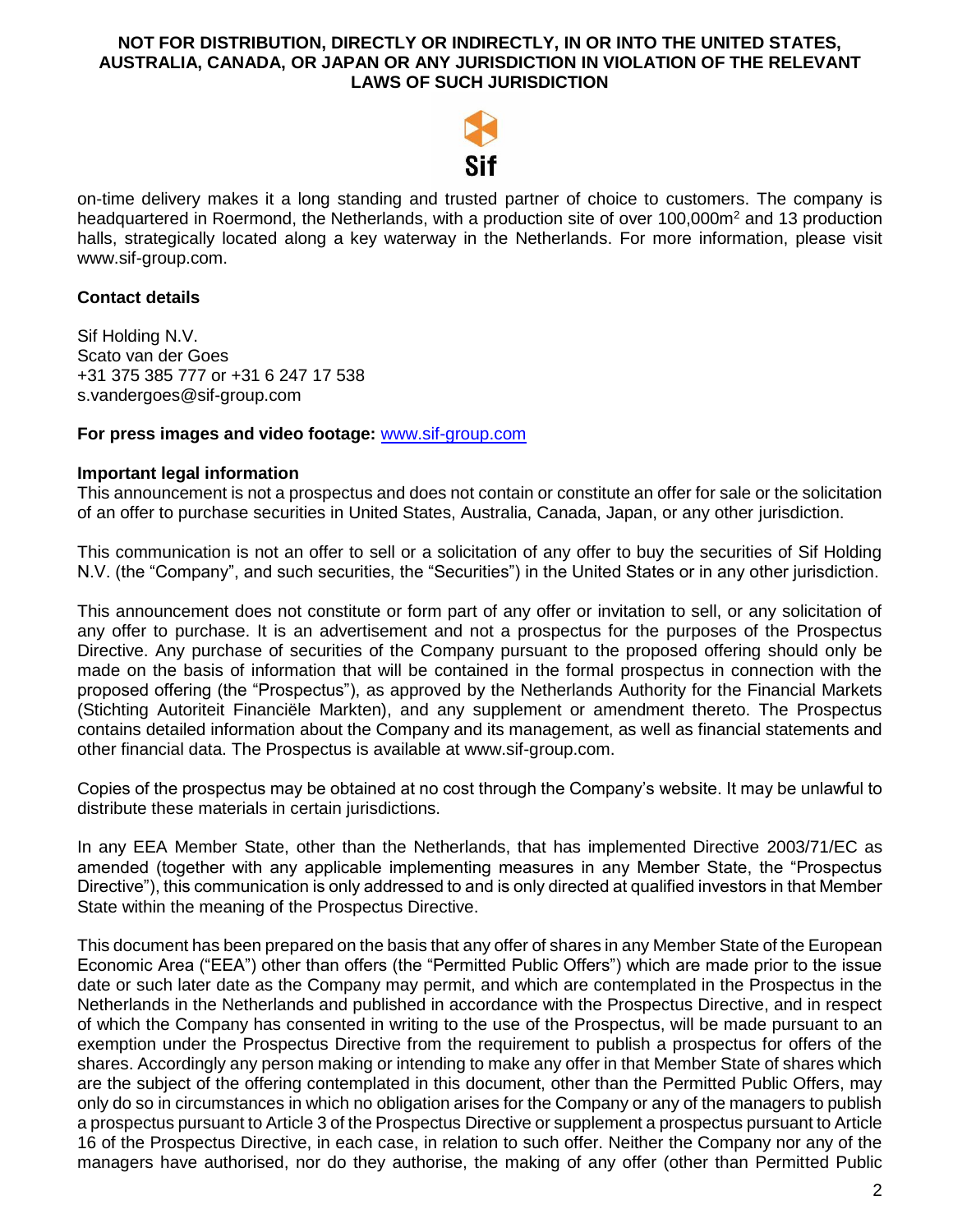

Offers) of shares in circumstances in which an obligation arises for the Company or any manager to publish or supplement a prospectus for such offer. The expression "Prospectus Directive" means Directive 2003/71/EC, and includes any relevant implementing measure in the Member State concerned.

This communication is for distribution only to: (i) persons outside the United Kingdom, or (ii) persons having professional experience in matters relating to investments who fall within the definition of "investment professionals" in Article 19(5) of the Financial Services and Markets Act 2000 (Financial Promotion) Order 2005 (as amended, the "Order"), or (iii) persons falling within Article 49(2)(A) to (d) ("high net worth companies, unincorporated associations etc.") of the Order, or (iv) any person to whom an invitation or inducement to engage in investment activity may otherwise lawfully be communicated or caused to be communicated (all such persons together being referred to as "relevant persons"). This communication is directed only at relevant persons and must not be acted on or relied on by persons who are not relevant persons. Any investment or investment activity to which this communication relates is available only to relevant persons and will be engaged in only with relevant persons.

ABN AMRO Bank N.V. ("ABN AMRO"), HSBC Bank plc ("HSBC"), ING Bank N.V. ("ING") and Coöperatieve Rabobank U.A. ("Rabobank") are acting exclusively for the Company and no one else in connection with any offering of the securities and will not be responsible to anyone other than the Company for providing the protections afforded to their respective clients or for providing advice in relation to any offering or any transaction or arrangement referred to herein."

This announcement is not for publication or distribution, directly or indirectly, in or into the United States of America. This announcement is not an offer of securities for sale into the United States. The securities referred to herein have not been and will not be registered under the U.S. Securities Act of 1933, as amended, and may not be offered or sold in the United States, except pursuant to an applicable exemption from registration. No public offering of securities is being made in the United States.

This announcement is not an offer of securities for sale or subscription in the United States or any other jurisdiction. This announcement is an advertisement and not a prospectus. Investors should not purchase any transferable securities referred to in this announcement except on the basis of information contained in the prospectus (the "Prospectus") published by Sif Holding N.V., a company incorporated under the laws of the Netherlands, in connection with the proposed admission of the Company's ordinary shares on Euronext Amsterdam ("Offering"). Copies of the Prospectus are available online at www.sif-group.com

In connection with the Offering, HSBC Bank plc (the "Stabilisation Agent") (or persons acting on behalf of the Stabilisation Agent) may over-allot securities or effect transactions with a view to supporting the market price of the securities at a level higher than that which might otherwise prevail. However, there is no assurance that the Stabilisation Agent (or persons acting on behalf of the Stabilisation Agent) will undertake stabilisation action. Any stabilisation action may begin on or after the date of commencement of trading of the securities on the regulated market and, if begun, may be ended at any time, but it must end no later than 30 days after the date of commencement of trading of the securities.

This announcement contains "forward looking" statements, beliefs or opinions, including statements with respect to the business, financial condition, results of operations, liquidity, prospects, growth, strategy and plans of the Company, and the industry in which the Company operates. These forward looking statements involve known and unknown risks and uncertainties, many of which are beyond the Company's control and all of which are based on the directors' current beliefs and expectations about future events. Forward looking statements are sometimes identified by the use of forward looking terminology such as "believes", "expects", "may", "will", "could", "should", "shall", "risk", "intends", "estimates", "aims", "plans", "predicts", "continues", "assumes", "positioned" or "anticipates" or the negative thereof, other variations thereon or comparable